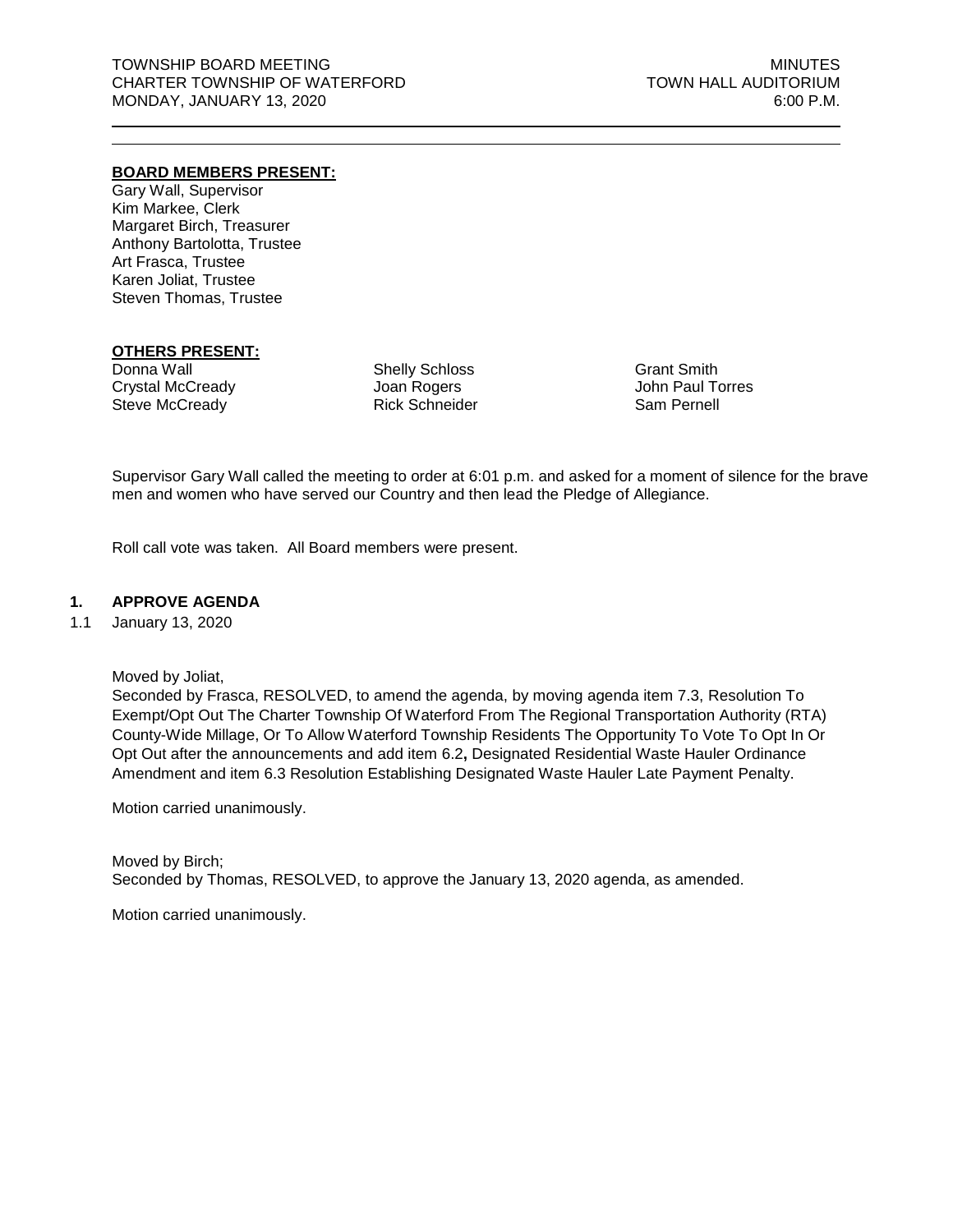- 2.1 Waterford Township administrative offices will be closed on Monday, January 20, 2020, in observance of Martin Luther King, Jr.'s Day. All Emergency services will be available.
- 2.2 Morning storytime sessions are held Tuesdays and Wednesdays in the Storytime & Craft Room. Session 1 will be held January 14 - February 12, 2020. Sessions are designed for specific ages. Contact the Children's desk, 248-618-7693 to find out which is the right fit for your child. No registration required.
- 2.3. Storytime: Snow Much Fun! Join us on Saturday, January 18th, 10:30 a.m. 11:30 a.m. in the Library's Storytime & Craft Room. Recommended for students in preschool through second grade. How about an indoor snow day? Snow in the library! Why, yes, of course. Come and make snowflakes, an edible snowman, and make your very own play snow to take home. It's going to be "snow much fun".
- 2.4. Enhanced Evening Storytime will be held Tuesdays and Thursdays, 6:30 p.m. beginning January 21st. Join us for this pilot program created with a grant from the Oakland County Great Start Collaborative. We will be meeting two evenings a week through the winter and spring months. Storytimes last 35-45 minutes and include stories and hands-on activities. Children are welcome to wear jammies and bring blankets and stuffed toys. No registration required.
- 2.5. The Faygo Book, presented by the author, will be held on Thursday, January 23, 6:30 p.m. The Faygo Book is the social history of a company that has forged a bond with a city and its residents for more than a century. Author Joe Grimm mixes the ingredients of a successful beverage company confected in dicey times in a boom-and-bust town. These stories and facts will tickle the taste buds and memories of Detroiters and Faygo lovers everywhere. Faygo will be served. Space is limited - Registration required.
- 2.6. As previously announced Waterford Township has joined with White Lake, Highland and Walled Lake to form the West Oakland Transportation Authority (WOTA) to provide Smart Bus rides for anyone 55 and older and the disabled age 18 and older. Rides are provided for doctor appointments, hair appointments, work, grocery stores and everyday activities. The cost is \$2.50 per ride, so a round trip ride would cost \$5.00. You must complete an application before rides will be provided. Applications are on the website and have been distributed at various Waterford Township Facilities. If you know of someone that needs this service, please call 248-887-4979 or visit the website at: [info@RideWOTA.org](mailto:info@RideWOTA.org) for more information.
- 2.7. Census Day 2020 is observed nationwide on April 1, 2020. By this date, every home will receive an invitation to participate in the 2020 Census. Everyone living in the 50 states, District of Columbia, and five U.S. territories (Puerto Rico, American Samoa, the Commonwealth of Northern Mariana Islands, Guam, and the U.S. Virgin Islands) is required by law to be counted in the 2020 Census. The census provides critical data that lawmakers, business owners, teachers, and many others use to provide daily services, products, and support for you and your community. Every year, billions of dollars in federal funding go to hospitals, fire departments, schools, roads, and other resources based on census data. Residents questions or concerns can be addressed by calling 800-923-8282 or go to [www.2020census.gov.](http://www.2020census.gov/)
- 2.8. The monthly paper and cardboard recycling provided free of charge to Waterford residents and business owner's moves to the SECOND Saturday of each month. The truck is here from 9:00 a.m. to 1:00 p.m. in the front parking lot of Town Hall near the pond. These dates and details are on the Township website calendar as well. This service will still be provided when the Single Source Trash Hauler takes effect on March 30th.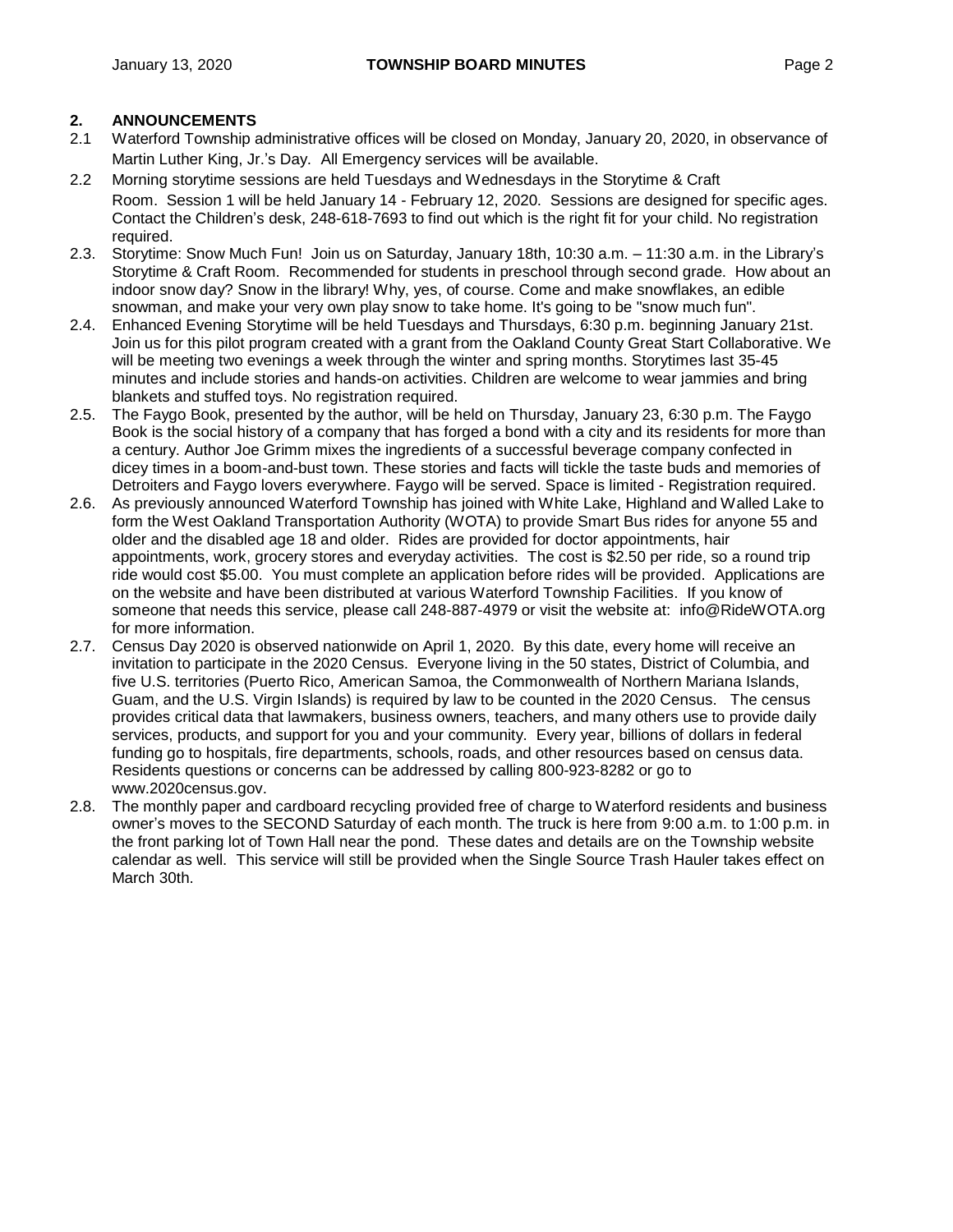## **New Business Item**

**7.3 Resolution To Exempt/Opt Out The Charter Township Of Waterford From The Regional Transportation Authority (RTA) County-Wide Millage, Or To Allow Waterford Township Residents The Opportunity To Vote To Opt In Or Opt Out**

#### **CHARTER TOWNSHIP OF WATERFORD RESOLUTION TO EXEMPT/OPT OUT THE CHARTER TOWNSHIP OF WATERFORD FROM THE RTA COUNTY-WIDE MILLAGE, OR TO ALLOW WATERFORD TOWNSHIP RESIDENTS THE OPPORTUNITY TO VOTE TO OPT IN OR OPT OUT**

**WHEREAS**, the Regional Transit Authority OF Southeast Michigan (the "RTA") was initiated in 2012 with the goal to manage and secure transportation resources, significantly enhance mobility options, improve quality of life for residents, and increase economic viability for the region; and

**WHEREAS**, the RTA's vision is to create a region with sufficient and secure funding to support enhanced public transportation options that will ensure accessibility; satisfy the integrated mobility needs of the community; and promote livable, healthy, and sustainable growth; and

**WHEREAS**, Waterford Township is excluded from the core area flexible mobility service for the Regional Transit Authority of Southeast Michigan (RTA) Master Plan and therefore opposes the county-wide RTA proposal that continues to propose a tax to areas without benefit. The 2016 ballot proposal for the RTA to levy 1.2 mills was defeated. In 2018, two Counties did not approve a ballot proposal for a potential levy of 1.5 mills. Potentially, in 2020, a currently unknown tax rate, or as noted in HB 5229, a bill to amend 2011 PA 258 "up to 5 mills for a 20 year tax increase" is being considered. The proposed regional mass transit system does not connect or directly provide equitable beneficial services to Waterford Township residents or the region. RTA as proposed reflects inequality in terms of benefits as the RTA Master Plan benefits select communities in Oakland County; and

| <b>Millage Rate</b>                    | Per Year     | 20 years      |
|----------------------------------------|--------------|---------------|
| 1 mill                                 | \$2,229,262  | \$44,585,240  |
| 1.2 mills                              | \$2,675,114  | \$53,502,280  |
| 1.5 mills                              | \$3,343,893  | \$66,877,860  |
| 2 mills                                | \$4,458,524  | \$89,170,480  |
| 3 mills                                | \$6,687,786  | \$133,755,720 |
| 4 mills                                | \$8,917,048  | \$178,340,960 |
| 5 mills                                | \$11,146,310 | \$222,926,200 |
| Based on 2019 estimated Taxable Values |              |               |

*Potential Financial Obligation for Waterford Taxpayers*

**WHEREAS**, the Regional Transit Master Plan: "The Regional Transit Authority developed a master plan that focuses on building a regional transit system to better connect Wayne, Washtenaw, Oakland, and Macomb counties. This plan would provide a quick and seamless transit network across the region, enabling more people to access jobs and other services. The plan would also implement the regions first bus rapid transit lines along Woodward, Gratiot, and Michigan Ave, along with a Detroit to Ann Arbor rail line, in order to connect more people to more places in a timely manner". (from RTA website on December 12, 2019). However, Waterford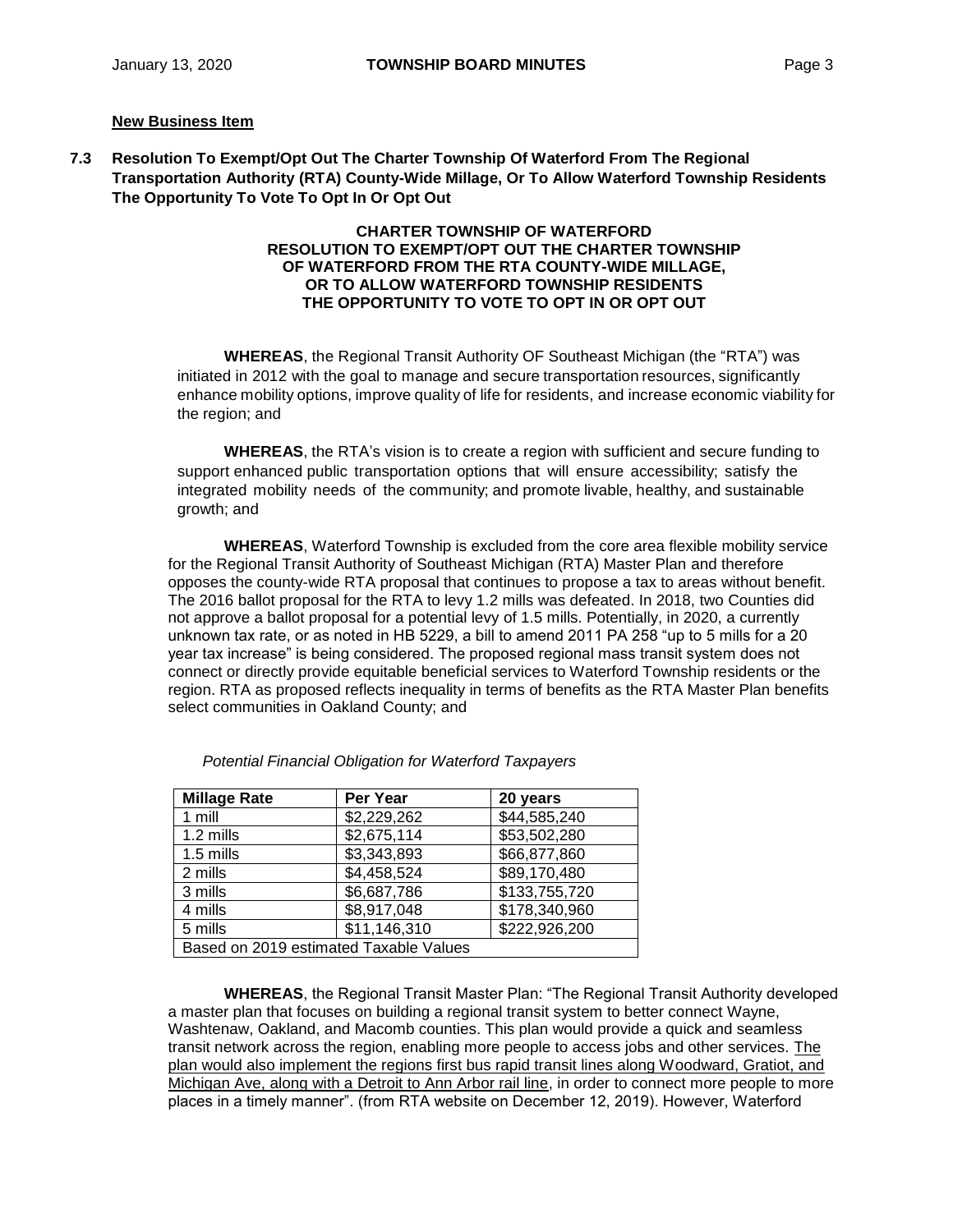Resolution To Exempt/Opt Out The Charter Township Of Waterford From The Regional Transportation Authority (RTA) County-Wide Millage, Or To Allow Waterford Township Residents The Opportunity To Vote To Opt In Or Opt Out Continued.

Township is excluded from the core area, therefore, creating inequality in terms of benefits, if any benefit, from the RTA; and

**WHEREAS**, the majority of the excluded Waterford Township residents' mode of transportation remains their individual vehicles for which they are already paying individual costs and insurance; and

**WHEREAS**, Waterford Township's most critical public transportation needs are for our senior and disabled adult populations; and

**WHEREAS**, Waterford Township currently operates in partnership with other Western Oakland County communities, a regional transportation system for its qualifying residents at a much lower cost than what is proposed under the RTA plan. Waterford's participation in Western Oakland Transportation Authority (WOTA) currently costs \$300,000 -- \$185,000 from general fund, the balance from a combination of SMART credits and CDBG grant funding. Based on current taxable value, a 1 mill levy for Waterford Township equates to \$2,229,262. Therefore, Waterford's current transportation solution is equivalent to just 13.46% of 1 mill; and

**WHEREAS**, Waterford Township requests our Oakland County Executive and Oakland County Commissioners, the State Senate, and House of Representatives for fairness and equity for all of the proposed Oakland County communities including the excluded RTA communities and their ability to opt in or opt out by a vote of the local governing body or a vote of the residents of the community; and

**WHEREAS,** the Township supports the concept, and the decision of the communities that derive a direct benefit for the core area flexible mobility, and their choice to select the opt in option and assessing only the communities that opt in; and

**WHEREAS**, under 2011 PA 258, HB 5229, Section 7 (2) "A proposal for a tax shall not be placed on the ballot unless the proposal is adopted by a resolution of the governing body of each local government participating in the joint endeavor." This section should remain, without amendment in the act, as it protects and offers equality for all.

**NOW THEREFORE, BE IT RESOLVED** the RTA 20 year proposal did not pass by the voters in 2016 at 1.2 mills and the Township opposes the RTA ballot proposal being placed repetitively on a county wide ballot, possibly, at a higher rate, while continuing to exclude this Township with equitable direct services or a repetitive service at a higher tax rate.

**BE IT FURTHER RESOLVED**, the Oakland County administration must include an optout clause in the pending state legislative amendments, which would allow any of the excluded Townships in Oakland County that will not receive any direct benefit from the RTA plan, to opt-out and be considered exempt from the millage and the burdens it would create for the respective communities; and

**BE IT FURTHER RESOLVED**, the Board directs the Clerk to forward a certified copy of this resolution to the following: Oakland County Executive Coulter, the elected County Commissioner Representatives, the Governor, State Senator, State Representatives, State Transportation Committee, Northern and Western Oakland County Communities, Michigan Townships Association, SEMCOG Executive Director, SEMCOG Township representative, and Executive Director of the RTA, for the purposes of requesting the State and County to allow the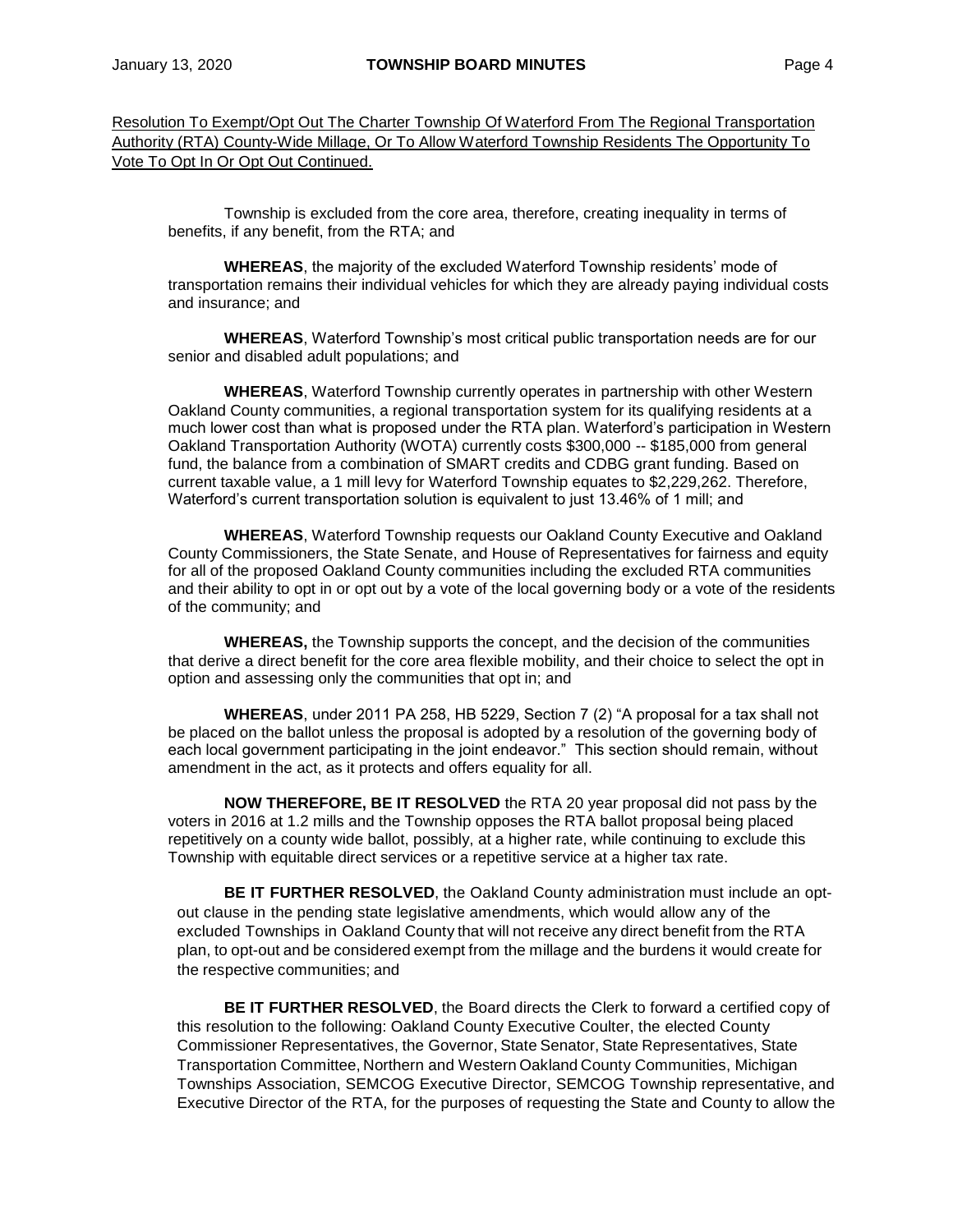Resolution To Exempt/Opt Out The Charter Township Of Waterford From The Regional Transportation Authority (RTA) County-Wide Millage, Or To Allow Waterford Township Residents The Opportunity To Vote To Opt In Or Opt Out Continued.

Charter Township of Waterford the ability to opt-out of the RTA plan, or alternatively, to allow the residents of Waterford Township the right to vote on an opt-in or opt-out option.

# **CERTIFICATION**

I hereby certify that this Resolution was adopted by the Charter Township of Waterford Board of Trustees at a regular meeting of the Board on January 13, 2020.

Charter Township of Waterford

Date **Contract Contract Contract Contract Contract Contract Contract Contract Contract Contract Contract Contract Contract Contract Contract Contract Contract Contract Contract Contract Contract Contract Contract Contract** 

Moved by Joliat,

Seconded by Thomas; RESOLVED, to approve Resolution to Exempt or Opt out the Charter Township of Waterford from the Regional Transportation Authority (RTA) County-Wide Millage, or to Allow Waterford Township Residents the Opportunity to Vote to Opt in or Opt Out. A roll call vote was taken.

Ayes: Wall, Markee, Birch, Bartolotta, Frasca, Joliat, and Thomas Nays: None Absent: None

Motion carried unanimously.

# **3. AWARDS AND PRESENTATIONS**

3.1 Oakland County Treasurer Andy Meisner Re: Foreclosure Prevention Efforts

Treasurer Meisner stated that the Township raises valuable concerns to the Regional Transportation Authority. He appreciated the WOTA to serve our residents but also believes there is a way to have a Regional Transportation Authority possibly utilizing Uber or Lyft..

Treasurer Meisner discussed the process of property tax foreclosure. The deadline is March 31st. He does not want to see anyone fall through the cracks. They work with families enacting payment plans they can manage.

The Treasurer's office offers an Entrepreneurial Boot Camp for new business start-ups.

Treasurer Meisner advised the Board that the Oakland County Treasurer offers a Local Government Investment Pool and thanked Treasurer Birch for participating.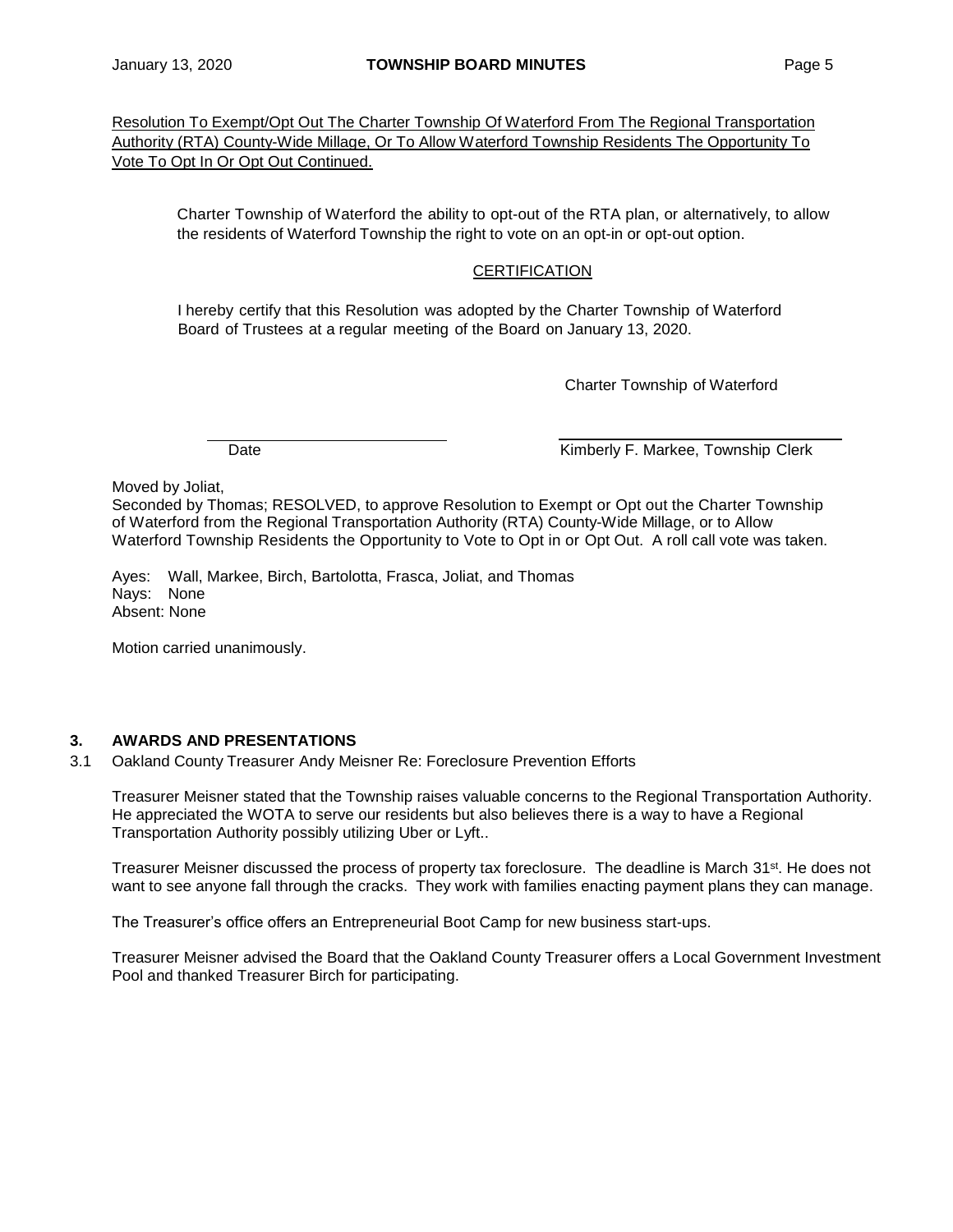# **4. CONSENT AGENDA**

*Board Members may remove items from the Consent Agenda for discussion purposes or for the purpose of voting in opposition. Public comment for items removed from the consent agenda may be received in the same manner immediately following the Consent Agenda.*

- 4.1 December 11, 2019, Meeting Minutes
- 4.2. January 13, 2020, Bill Payment
- 4.3. Receive the Clerk's Office November 2019 Report
- 4.4. Receive the Department Of Public Work's November 2019 Report
- 4.5. Receive the Library's November 2019 Report
- 4.6. Receive the Treasurer's Office November 2019 Report
- 4.7. Appoint Colleen Murphy to the Planning Commission

The following memo was received from Supervisor Wall.

Recently, Planning Commission member David Hardin resigned from the Planning Commission for personal reasons. I thank David for his service to the Waterford community in this important role and wish him well.

At this time, I respectfully request the Township Board's approval for the appointment of Waterford Township resident Colleen Murphy to the Planning Commission to complete Mr. Hardin's current term through March 31, 2021.

The Planning Commission is responsible for:

- Developing, adopting, and overseeing the implementation of the Township's master plan.
- Monitoring the effectiveness of the zoning ordinance, and recommending ordinance revisions and amendments to the Township Board where necessary.
- Reviewing rezoning requests from property owners and making an approval or denial recommendation to the Township Board, which is responsible for making the final decision on rezoning requests.
- Considering and deciding requests from property owners seeking one of the special approval uses listed in the property's zoning classification.
- Reviewing site plans to ensure compliance with the zoning ordinance requirements and the goals and objectives of the master plan.
- Reviewing and discussing planning concepts and issues and their applicability to the current and future development of the Township.
- Assisting in the education of the general public on planning issues and concepts.

Ms. Murphy has served multiple terms on Waterford's Zoning Board of Appeals. Her knowledge, insight, and contributions have been beneficial in this role and I feel confident her success will continue going forward as a member of the Planning Commission. Colleen is a Landscape Architect by trade and is an active member of the Waterford community and Waterford Area Chamber of Commerce. Her experience brings unique perspective to the deliberations and decisions required of Planning Commission members.

Thank you for your consideration.

4.8. Appoint Rick Schneider to the Zoning Board of Appeals

The following memo was received from Supervisor Wall.

As you are aware, at a meeting of the Township Board on January 13, 2020 I asked the Board to approve the appointment of Colleen Murphy the Planning Commission. Assuming a successful vote by the Board to approve this appointment, Ms. Murphy's department from the Zoning Board of Appeals creates a vacancy.

At this time, I respectfully request the Township Board's approval for the appointment of Waterford resident Rick Schneider to the Zoning Board of Appeals to complete Ms. Murphy's current term through March 31, 2020 and carry his appointment for three-years through March 31, 2023. Mr.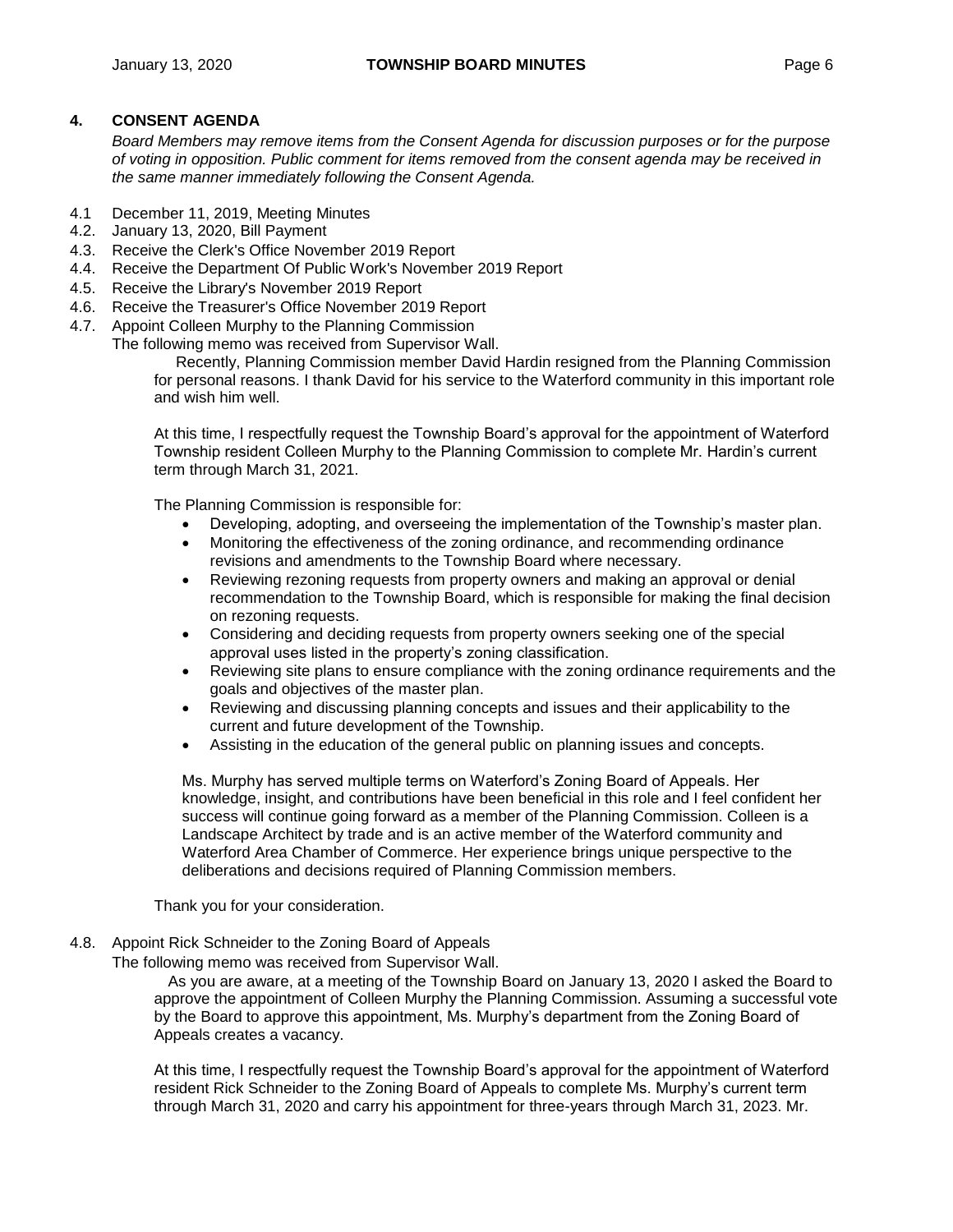Schneider has been serving as an alternate member of the ZBA for more than three years and wishes to continue in this role. With his experience in the construction trades and serving on the ZBA as an alternate, I believe he will continue to be an asset to the ZBA.

The Zoning Board of Appeals is responsible for:

- Hearing requests for variances from the non-use requirements of the [Zoning Ordinance,](http://twp.waterford.mi.us/Departments/Community-Planning-and-Development/Zoning-Ordinance.aspx) and granting such variances where practical difficulties exist.
- Conducting appeals of administrative actions made in carrying out or enforcing any Ordinance provisions.
- Hearing and deciding requests for interpretation of the Ordinance.
- Hearing and deciding appeals from the decision of the Planning Commission regarding special approval uses.

Thank you for your consideration.

Moved by Thomas, Seconded by Markee, RESOLVED, to approve Consent Agenda items 4.1 through 4.8. A roll call vote was taken.

Ayes: Wall, Markee, Birch, Bartolotta, Frasca, Joliat and Thomas Nays: None Absent: None

Motion carried unanimously.

Clerk Markee swore in Mr. Rick Schneider to the Zoning Board of Appeals.

# **5. BOARD LIASON REPORTS (VERBAL)**

## Steve Thomas, Cable Commission

Howard Heitzing, a Cable Commissioner, is in hospice care, please keep him in your prayers.

Supervisor Wall

The Waterford Kettering Music Department donated \$7,000.00 and 4,000 canned goods to the Waterford Goodfellows. Our Lady of the Lakes donated a lot toys for the baskets. Leftover food went to Blessings in a Backpack (2,123 cans) and 292 lbs. of canned goods were donated to Open Door off of Cooley Lake Road.

## Clerk Markee

A few friendly reminders from the Library:

Tuesday Teens meets on the 2<sup>nd</sup> and 4<sup>th</sup> Tuesdays each month from 3:30 p.m.  $-5:00$  p.m. Middle and High School students are welcome to join us to hang out with friends and to meet new ones. Games, activities, craft materials and light refreshments provided for you to enjoy. Or just come and work on homework or socialize with other kids your age.

The Used Book Sale will be held on Saturday, February 1, 2020, from 10:00 a.m. until 4:30 p.m. Bag sale, \$5.00 a bag, all day Sunday.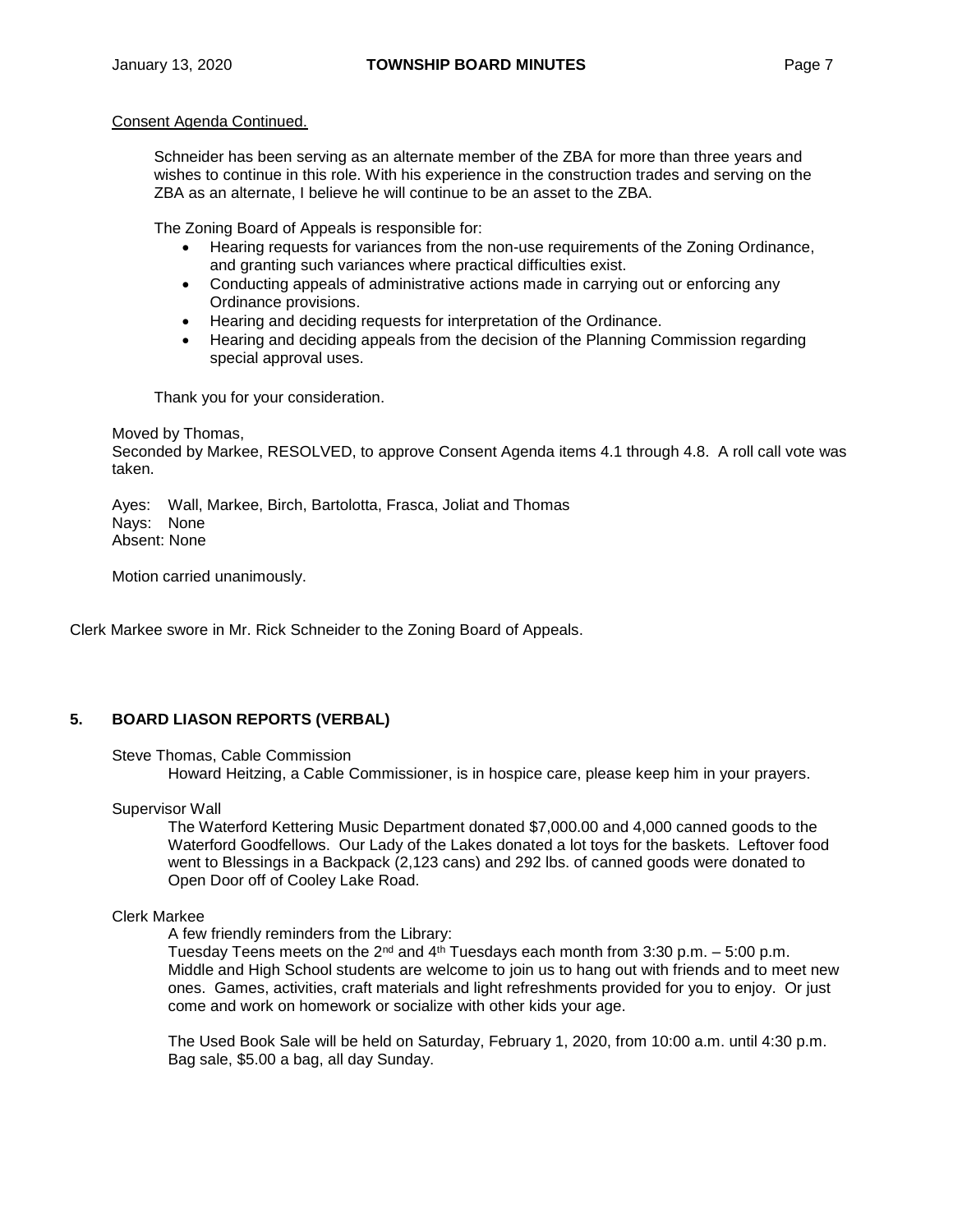# **6. INTRODUCTION**

## 6.1 **Flood Damage Prevention and Control Ordinance Amendment 2020-001**

The following memo was received from Stacy St. James, Environmental Coordinator, Development Services.

The enclosed proposed amendment to the Flood Damage Prevention and Control Ordinance in Article II of Chapter 8 of the Charter Township of Waterford Code of Ordinances proposes to delete Section 8-051. Actions not requiring permit.

This proposal is in response to a recently received communication from a representative of the Michigan Department of Environment, Great Lakes, and Energy (EGLE) regarding a Community Assistance Visit (CAV) originally conducted by the EGLE in 2013. The State conducts CAV's on behave of the Federal Emergency Management Agency (FEMA). The purpose of the CAV is part informational and part audit of a community's performance in the National Flood Insurance Program (NFIP). Waterford participates in the NFIP, allowing flood insurance to be available for any property located within the Township. As a condition of participation, FEMA requires that the floodplain regulations be enforced. The current floodplain ordinance includes Section 8-051, which lists actions not requiring a permit. In order to meet NFIP requirements, ALL development within the floodplain needs to go through a floodplain review. There should not be any exemptions to the floodplain development in the ordinance. Therefore, it is being proposed to delete this section of the ordnance. The State has recently confirmed that this amendment would meet the requirements as requested. A "marked-up" copy of the proposed changes is included for reference.

If there are any questions with these requests, please feel free to contact me before the meeting.

## **CHARTER TOWNSHIP OF WATERFORD ORDINANCE NO. 2020-001**

## **FLOODPLAIN PERMIT EXEMPTION REPEAL ORDINANCE**

An Ordinance to provide for compliance with the National Flood Insurance Program as administered by the Michigan Department of Environment, Great Lakes, and Energy by repealing Section 8-051 in Division 1 of Article II of Chapter 8 of the Waterford Charter Township Code.

THE CHARTER TOWNSHIP OF WATERFORD ORDAINS:

## **Section 1 of Ordinance**

Section 8-051 in Division 1 of Article II in Chapter 8 of the Waterford Charter Township Code that reads as follows is hereby repealed in its entirety.

## **Sec. 8-051. Actions not requiring permit.**

The following uses are allowed in those areas designated in Sections 8-048 and 8- 049 without a permit, subject to any required Township Engineer determinations being first obtained in writing:

- (a) Conservation of natural habitats, soil, vegetation, water, fish and wildlife.
- (b) Outdoor recreation including play and sporting areas; field trails for nature study, hiking and horseback riding, swimming, skin diving, boating, trapping, hunting (as permitted by local ordinance) and fishing where otherwise legally permitted and regulated.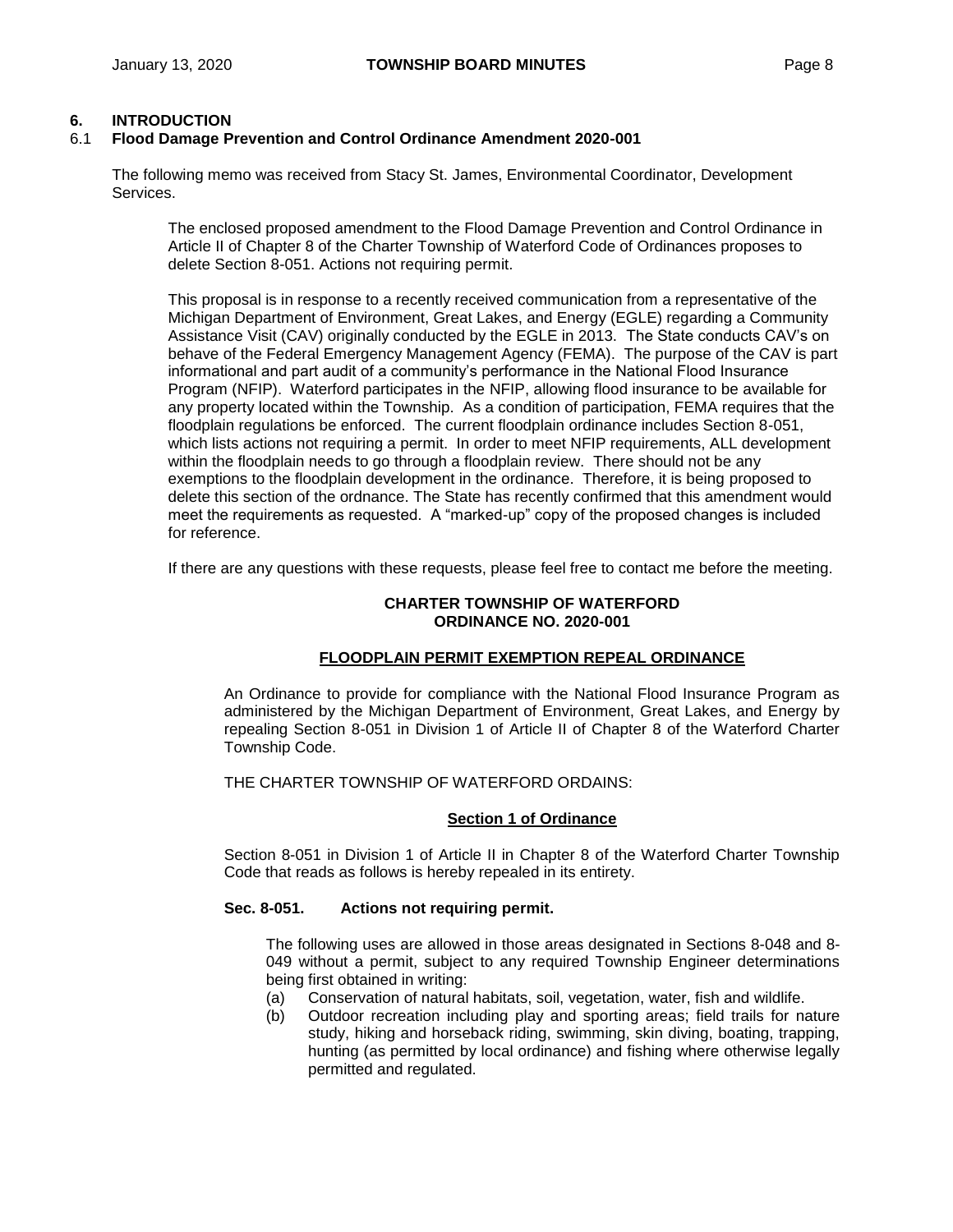#### Flood Damage Prevention and Control Ordinance Amendment 2020-001 Continued.

- (c) Grazing, farming, gardening and harvesting of crops, and forestry and nursery practices where otherwise legally permitted and regulated.
- (d) Dams and other water control devices, and temporary alteration or diversion of water or circulation for emergency maintenance or aquaculture purposes, if in compliance with state statutes.
- (e) Public and/or privately owned boat launching and landing facilities, and fishing docks which have obtained the necessary state permits.
- (f) Public and/or private rafts and diving platforms, slides, swings and other water recreation devices.
- (g) Municipal or utility use such as waterworks, sewer lines, pumping stations, transmission lines, parks and recreation facilities, when involving any alteration of existing natural conditions of special flood hazard areas.
- (h) Driveways, streets, culverts and bridges where alternative means of access are proven to be impractical by the Township Engineer.
- (i) Other uses, which after review by the Township Engineer, are determined to be in keeping with the intent of this Article.

#### **Section 2 of Ordinance**

Should any section, subdivision, sentence, clause or phrase of this ordinance be declared by the Courts to be invalid, the same shall not affect the validity of the Ordinance as a whole or any part thereof other than the part as invalidated.

## **Section 3 of Ordinance**

This Ordinance shall take effect immediately upon publication.

## **CERTIFICATION**

I certify that this Ordinance was adopted by the Board of Trustees of the Charter Township of Waterford at a regular meeting held on \_\_\_\_\_\_\_\_\_\_\_\_\_\_\_\_, 2020.

## CHARTER TOWNSHIP OF WATERFORD

\_\_\_\_\_\_\_\_\_\_\_\_\_\_\_\_\_\_\_\_\_ By: \_\_\_\_\_\_\_\_\_\_\_\_\_\_\_\_\_\_\_\_\_\_\_\_\_\_\_\_\_\_\_\_\_\_\_\_\_

Date **Date Kimberly F. Markee, Township Clerk** 

Introduced: January 13, 2020 Published: Adopted: Published:

Moved by Markee,

Seconded by Frasca; RESOLVED, to introduce the Flood Damage Prevention and Control Ordinance Amendment 2020-001 and schedule for possible adoption at the January 27, 2020, Board meeting. A roll call vote was taken.

Ayes: Wall, Markee, Birch, Bartolotta, Frasca, Joliat, and Thomas Nays: None Absent: None

Motion carried unanimously.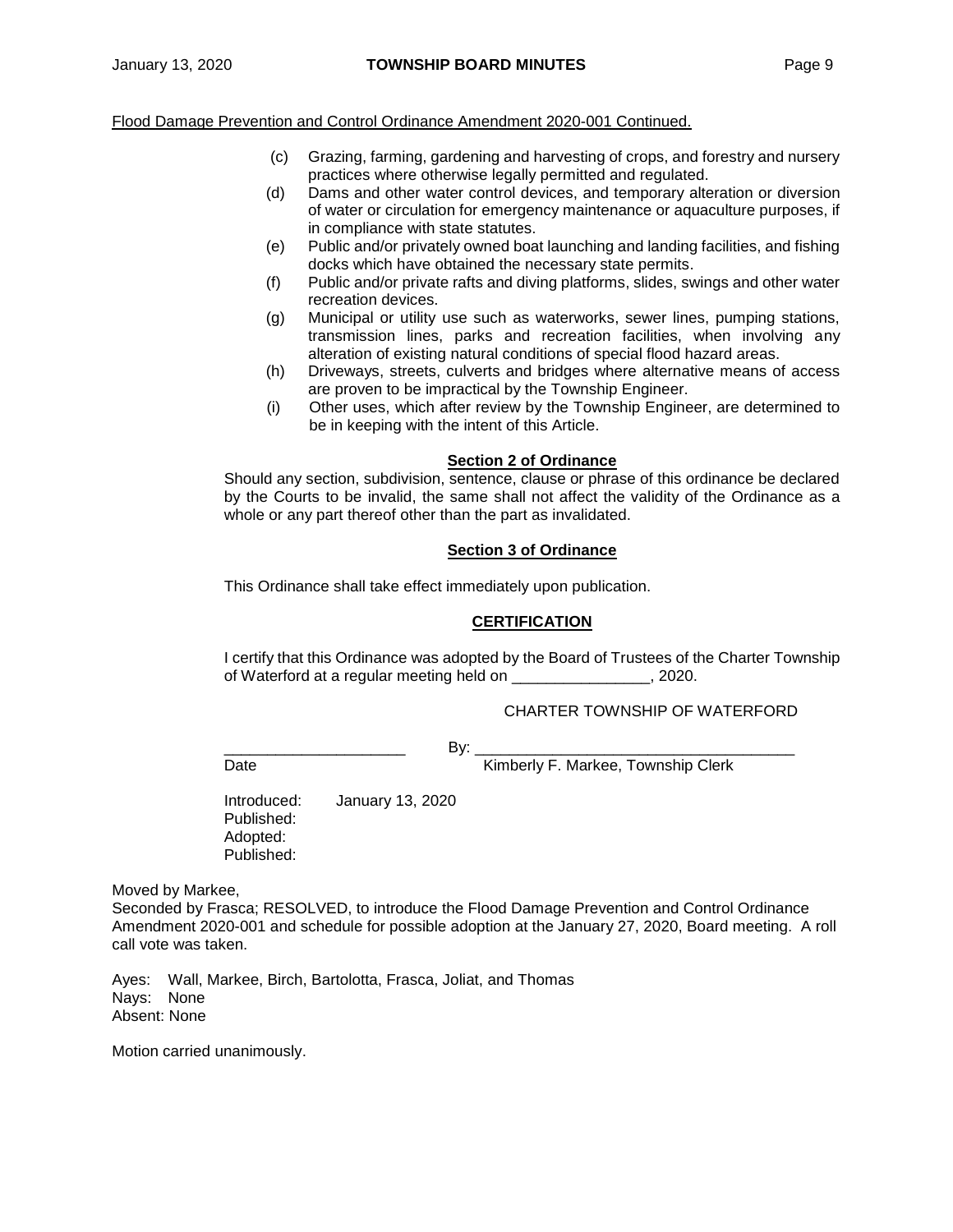## 6.2 **Designated Residential Waste Hauler Ordinance Amendment**

#### **CHARTER TOWNSHIP OF WATERFORD ORDINANCE NO. 2020-002 DESIGNATED RESIDENTIAL WASTE HAULER ORDINANCE AMENDMENT**

An Ordinance to amend the invoice due date provisions of the Designated Residential Waste Hauler Ordinance in Division 1A of Article III in Chapter 9 of the Waterford Charter Township Code.

THE CHARTER TOWNSHIP OF WATERFORD ORDAINS:

#### **Section 1 of Ordinance**

Section 9-066 in Division 1A, Designated Residential Waste Hauler, of Article III, Waste Materials Control, in Chapter 9, Health and Sanitation, of the Waterford Charter Township Code is amended to read as follows:

#### **Sec. 9-066. - Responsibility and invoices for services and delinquencies.**

(a) The designated solid waste hauler shall bill for services in advance by sending an invoice directly to each residential premises for which services are to be provided. The invoices shall be in accordance with the rates established by the township board under Section 9-065.

(b) Invoices shall be in writing and transmitted to customers prior to the beginning of the billing period for which the charges are imposed and shall conspicuously note the due date for payment and any late penalty that will apply and be payable after that date.

(c) The due date for payment of invoices shall be at least 45 days after the transmittal date of the invoice and 30 days after the start of the billing period for which the charges are imposed.

(d) If an invoice is not paid by the due date, a late payment penalty in an amount approved by the township board under Section 9-065 shall accrue on the unpaid invoice amount and be payable, collectable, and enforceable as provided in this Section.

(e) If an invoice is not paid by the due date, it shall be considered delinquent and the designated waste hauler shall send a written notice of delinquency and the late payment penalty to the customer. The notice of delinquency shall include written notice that if the delinquent charges and late payment penalty are not paid, they will be added to the township tax bill for the property as provided in Section 9-067, and how the notice of delinquency may be disputed with the designated waste hauler.

(f) The payment of all invoices and late payment penalties shall be a personal obligation of the owner of the residential premises for which the services are provided and shall be secured by a lien on that residential premises until paid in full.

## **Section 2 of Ordinance**

Should any Section, subdivision, sentence, clause or phrase of this ordinance be declared by the Courts to be invalid, the same shall not affect the validity of the Ordinance as a whole or any part thereof other than the part as invalidated.

## **Section 3 of Ordinance**

This Ordinance shall take effect immediately upon publication.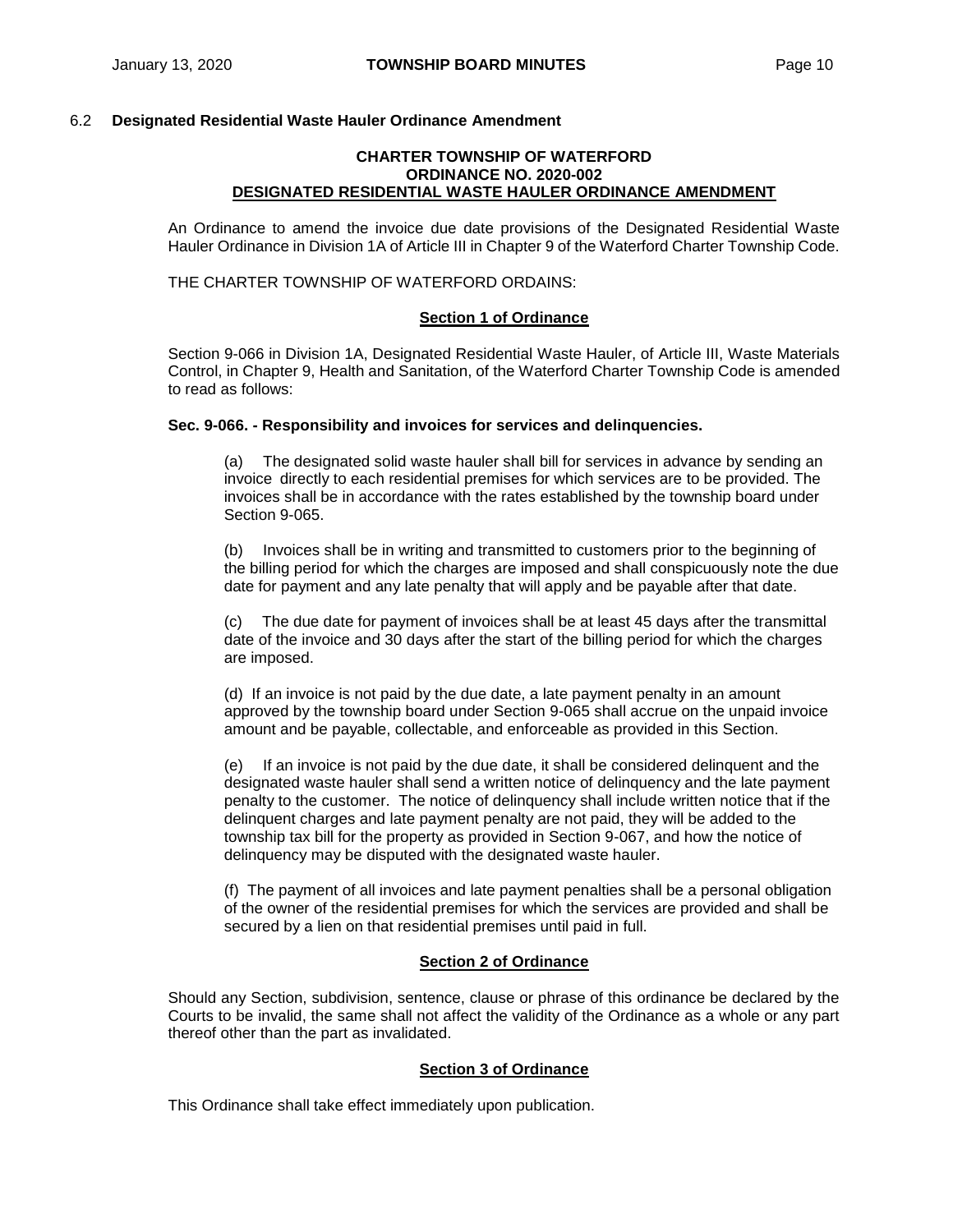# Designated Residential Waste Hauler Ordinance Amendment Continued.

# **CERTIFICATION**

I certify that this Ordinance was adopted by the Board of Trustees of the Charter Township of Waterford at a regular meeting held on example 2020.

# CHARTER TOWNSHIP OF WATERFORD

\_\_\_\_\_\_\_\_\_\_\_\_\_\_\_\_\_\_\_\_\_ By: \_\_\_\_\_\_\_\_\_\_\_\_\_\_\_\_\_\_\_\_\_\_\_\_\_\_\_\_\_\_\_\_\_\_\_\_\_ Date **Contract Contract Contract Contract Contract Contract Contract Contract Contract Contract Contract Contract Contract Contract Contract Contract Contract Contract Contract Contract Contract Contract Contract Contract** 

Introduced: January 13, 2020 Adopted: Published:

Moved by Markee,

Seconded by Joliat; RESOLVED, to introduce the Designated Residential Waste Hauler Ordinance Amendment which allows GFL to add a penalty for a late fee.

No action was taken on Clerk Markee's motion.

Clerk Markee read the following Resolution.

#### **CHARTER TOWNSHIP OF WATERFORD RESOLUTION ESTABLISHING DESIGNATED WASTE HAULER LATE PAYMENT PENALTY**

# **RECITALS:**

A. On August 26, 2019, the Board of Trustees awarded a five (5) year Single Residential Waste Hauler Contract to GFL Environmental USA, Inc. ("GFL"), and adopted a Designated Residential Waste Hauler Ordinance as part of Ordinance No. 2019-006.

B. Sections 9-065 and 9-066(d) of the Designated Residential Waste Hauler Ordinance require the Board of Trustees to adopt a resolution specifying the late payment penalty that shall accrue and be payable, collectable, and enforceable on GFL's invoices that are not paid by the date they are due.

**IT IS THEREFORE RESOLVED** that the late payment penalty on GFL's invoices that are not paid by the date payment is due shall be ten (10%) percent of the unpaid amount.

# **CERTIFICATION**

I hereby certify that this Resolution was adopted by the Charter Township of Waterford Board of Trustees at a regular meeting on January 13, 2020.

\_\_\_\_\_\_\_\_\_\_\_\_\_\_\_\_\_\_\_\_\_\_\_\_\_\_ \_\_\_\_\_\_\_\_\_\_\_\_\_\_\_\_\_\_\_\_\_\_\_\_\_\_\_\_\_\_\_

Charter Township of Waterford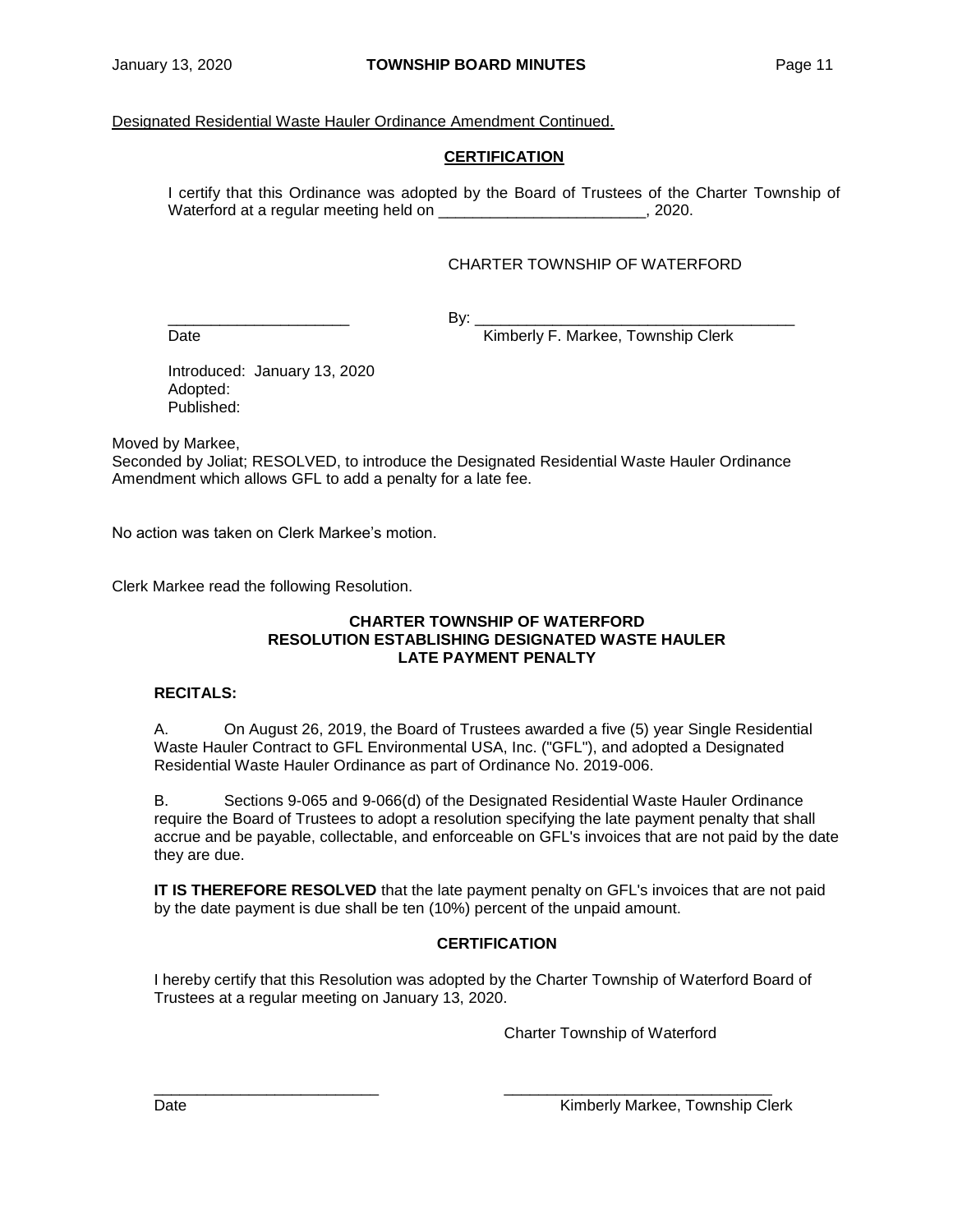## Designated Residential Waste Hauler Ordinance Amendment Continued.

Clerk Markee stated that the Ordinance is being introduced and may be adopted in two weeks, and will allow this information to be included in the mail-out to our residents regarding GFL.

Moved by Markee, Seconded by Joliat; RESOLVED, to introduce the Designated Residential Waste Hauler Ordinance Amendment 2020-002 and place on the January 27, 2020 board meeting agenda for possible adoption.

Ayes: Wall, Markee, Birch, Bartolotta, Frasca, Joliat, and Thomas Nays: None Absent: None

Motion carried unanimously.

## **7. NEW BUSINESS**

## 7.1 **2020 North Oakland Household Hazardous (NO HAZ) Waste Consortium Program Interlocal Agreement and Resolution**

The following memo was submitted by Stacy St. James, Environmental Coordinator, Development Services.

In 2003, Waterford Township joined several northern Oakland County communities to create the North Oakland Household Hazardous Waste Consortium (NO HAZ). Through this cooperative effort, NO HAZ was able to provide residents of the participating communities a safe, reliable, environmentally responsible way to dispose of their household hazardous waste (HHW). We consistently receive calls and emails from residents wanting to know where to dispose of their HHW. There are no convenient, local locations which provide the same level of service that can be found at a NO HAZ organized collection event. Partnering with our neighboring communities to hold various HHW collection events throughout northern Oakland County is a great service to offer our residents. In addition, the goals of this program strongly correlate with other ongoing efforts we have in the Township, which include the Wellhead Protection program.

The vendor, which handles and processes the HHW for the events, indicated that due to the increased cost of skilled labor and extensive consolidation in the hazardous waste disposal market, the disposal costs have been driven up. For 2020, our estimated obligation has increased to \$26,467.45. As in previous years, it is being proposed to have the program costs funded through the following accounts:

59044-84500 - DPW Professional Services (\$13,233.72) 17470-96410 - Environmental Projects (\$13,233.73)

Attached you will find the 2020 Interlocal Agreement and associated Resolution.

## **THE NORTH OAKLAND HOUSEHOLD HAZARDOUS WASTE CONSORTIUM**

*WHEREAS*, the northern cities, villages, and townships in Oakland County are committed to protection of the natural environment and preventing toxic materials from entering our waterways and landfill resources; and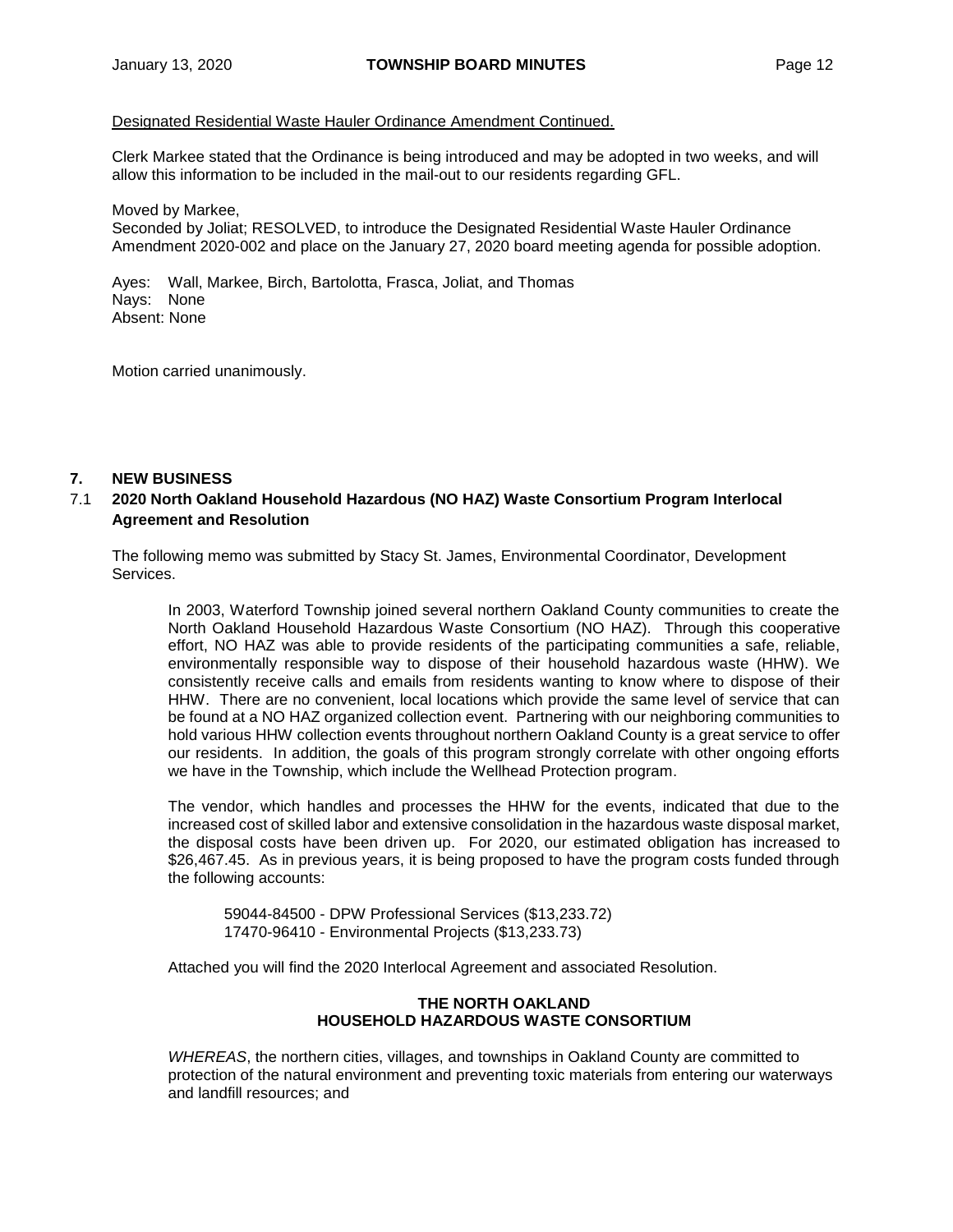2020 North Oakland Household Hazardous (NO HAZ) Waste Consortium Program Interlocal Agreement and Resolution Continued.

*WHEREAS*, the improper handling and disposal of toxic and poisonous household chemicals also poses a health risk to our citizens; and

*WHEREAS*, recognizing there is a need to provide regular and easily accessible household hazardous waste collection services to North Oakland County residents; and

*WHEREAS*, collection events for household hazardous waste have become widely accepted as the best way to provide citizens with a safe method of disposal of these toxic and poisonous household chemicals, and for the communities to realize the economies of scale, and

*WHEREAS*, Oakland County, through its Waste Resource Management Division, has joined these northern Oakland County communities in creating the North Oakland Household Hazardous Waste Consortium (NoHaz), and

*WHEREAS*, the NoHaz Consortium has developed a household hazardous waste collection program, and

*WHEREAS*, a NoHaz Interlocal Agreement has been drafted to address necessary legal, liability, and responsibility issues for both the County and the participating communities, and identifies Oakland County's role in administering and managing the NoHaz program, and,

*WHEREAS,* the NoHaz Interlocal agreement establishes a NoHaz advisory board to assist and advise Oakland County in the development of the NoHaz program.

*Now Therefore be it Resolved:* That our community, Waterford Township, hereby approves the attached NoHaz Interlocal Agreement and authorizes its signature, and

*Be it Further Resolved:* That we will charge residents \$15 to participate in NoHaz events in 2020, and

*Be it Further Resolved:* That we hereby appoint Stacy St. James as our official representative to the NoHaz Advisory Board, to work with the Oakland County Waste Resource Management Division as needed to plan the NoHaz program for 2020.

I hereby certify that the foregoing is a true and complete copy of a resolution duly adopted by the Waterford Township Board, at a regular meeting held on January 13<sup>th</sup>, 2020.

> Kimberly Markee, Clerk The Charter Township of Waterford

 $\overline{\phantom{a}}$  ,  $\overline{\phantom{a}}$  ,  $\overline{\phantom{a}}$  ,  $\overline{\phantom{a}}$  ,  $\overline{\phantom{a}}$  ,  $\overline{\phantom{a}}$  ,  $\overline{\phantom{a}}$  ,  $\overline{\phantom{a}}$  ,  $\overline{\phantom{a}}$  ,  $\overline{\phantom{a}}$  ,  $\overline{\phantom{a}}$  ,  $\overline{\phantom{a}}$  ,  $\overline{\phantom{a}}$  ,  $\overline{\phantom{a}}$  ,  $\overline{\phantom{a}}$  ,  $\overline{\phantom{a}}$ 

Trustee Joliat read the North Oakland Household Hazardous Waste Consortium Resolution.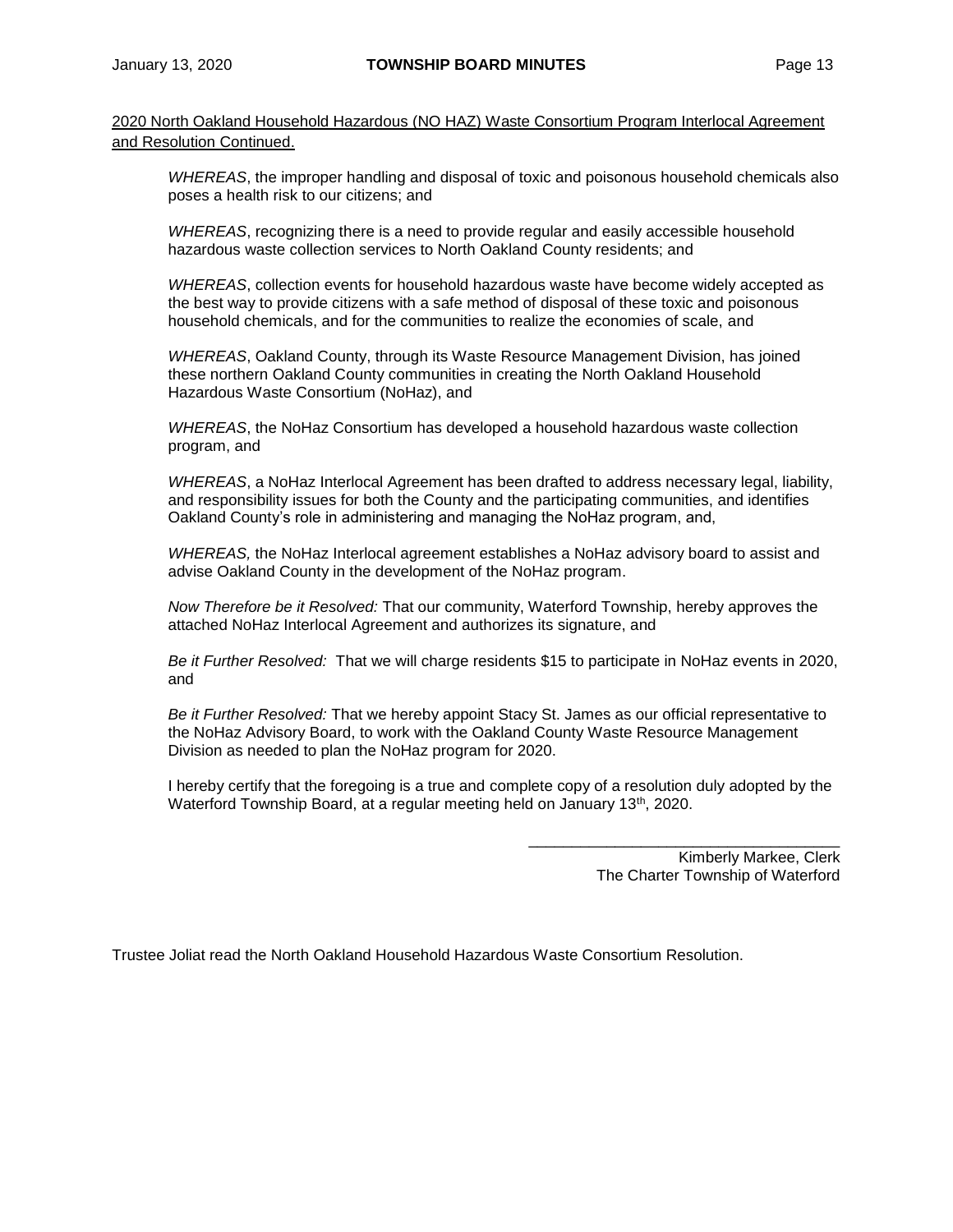2020 North Oakland Household Hazardous (NO HAZ) Waste Consortium Program Interlocal Agreement and Resolution Continued.

## Moved by Markee,

Seconded by Bartolotta; RESOLVED, to approve the 2020 The North Oakland Household Hazardous Waste Consortium (NoHaz) Resolution for Waterford Township where DPW Fund Account 59044-84500 DPW Professional services will pay \$13,233.72 and fund 17470-96410 Environmental Projects will fund \$13,233.73 to provide Waterford Residents a NoHaz waste drop off approximately 5 times throughout the year. A roll call vote was taken.

Ayes: Wall, Markee, Birch, Bartolotta, Frasca, Joliat, and Thomas Nays: None Absent: None

Motion carried unanimously.

# 7.2 **Engineering Proposal for Civic Center Drive Reconstruction Project**

The following memo was received from Derek Diederich, Twp. Budget Director and Russell Williams, DPW Administrative Superintendent.

One of the approved projects for Budget Year 2020 was the reconstruction of the portion of the Civic Center Drive nearest and adjacent to Pierce Middle School. For the last few years the Township has been slowly repairing and replacing some of its parking lots and portions of the Civic Center Drive. The portions done up to now were at a maintenance point in their life cycle whereby the remedy employed was to mill down a few inches and recap the portions fixed. The North portion of the Civic Center Drive next to Pierce Middle School is in such a deteriorated state that the road needs to be completely reconstructed right down to the base layer. Please see the attached picture that outlines the proposed project scope.

With the magnitude of this project and what is needed from a design, survey, construction, and project management point of view the DPW has reached out to the Township's Engineering Firm and garnered proposals to handle the design, survey work, RFP bidding process and project management for this project. Please find enclosed a proposal from DLZ Engineering for professional services to oversee a project of this nature.

# **Recommended Board Action:**

It is our joint recommendation that the Township Board Authorize the Township Supervisor to sign the attached proposal and to authorize the professional engineering expenditures of \$74,000 to line item: 24690-97010 – Capital – Infrastructure Preservation in the Township's (246) Improvement Revolving Fund. We have attached page 87 where this project was budgeted for your reference.

We would also encourage the board to get the planning for this project started early in 2020, so that the design and Request For Proposal (RFP) can go out as expeditiously as possible to try to ensure this project is ready to go for the 2020 Road Construction Season.

Thank you for your time and attention to this matter. Should you have any questions please do not hesitate to contact our office.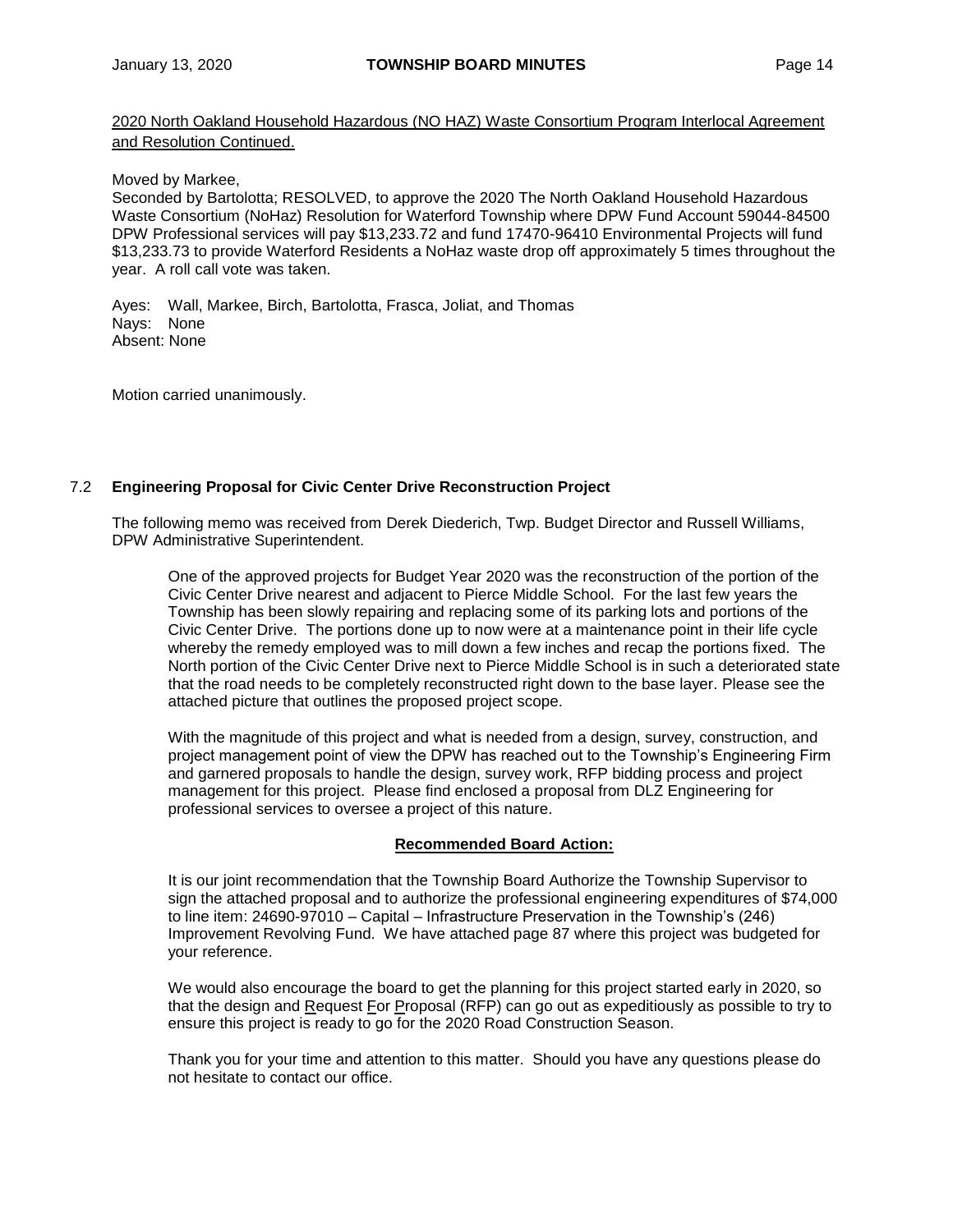## Engineering Proposal for Civic Center Drive Reconstruction Project Continued.

Moved by Bartolotta,

Seconded by Thomas; RESOLVED, to approve the DLZ Engineering proposal and authorize the Township Supervisor to sign the attached proposal and to authorize the professional engineering expenditures of \$74,000 to line item: 24690-97010 – Capital - Infrastructure Preservation in the Township's (246) Improvement Revolving Fund. A roll call vote was taken.

Ayes: Wall, Markee, Birch, Bartolotta, Frasca, Joliat, and Thomas Nays: None Absent: None

Motion carried unanimously.

## **7.4 Proclamation to Celebrate the 200th Birthday of Oakland County**

## **PROCLAMATION TO CELEBRATE THE 2OOTH BIRTHDAY OF OAKLAND COUNTY**

**WHEREAS, on March 28, 2020, Oakland County, Michigan will celebrate its 200<sup>th</sup> Birthday; and** 

**WHEREAS**, the Bicentennial Celebration will include all 61 Oakland County communities in numerous events, such as the 200 Oak Tree Plantings, Festivals, Concerts, and much more; and

**WHEREAS**, Oakland County is home to 1.25 million residents within 907 square miles; boasts model rural, suburban and urban communities and schools, as well as 11 colleges and universities; prides its heritage as the frontier of freedom, key role in the Civil War, epicenter of the auto industry, arsenal of democracy, pivotal roles with civil rights and union organization; and the home of the titans of industry, entertainment, culture and politics; and

**WHEREAS**, Waterford Township recognizes the significance of Oakland County's Bicentennial Celebration and looks forward to participating in the many events honoring the outstanding contributions of the County to the Southeast Michigan region and the State of Michigan as a whole. We urge the citizens, businesses, non-profit organizations, and schools of Waterford Township to take part in commemorating this historic event.

**NOW, THEREFORE, BE IT RESOLVED** THAT Waterford Township proudly joins the other 60 communities in Oakland County to designate the beginning of this celebration on March 28, 2020 -- the 200<sup>th</sup> Birthday of the founding of Oakland County, Michigan.

I hereby certify that this Proclamation was made by the Charter Township of Waterford Board of Trustees at a regular meeting on January 13, 2020.

Charter Township of Waterford

Date **Communist Communist Communist Communist Communist Communist Communist Communist Communist Communist Communist Communist Communist Communist Communist Communist Communist Communist Communist Communist Communist Commun** 

Trustee Thomas read the Proclamation to Celebrate the 200<sup>th</sup> Birthday of Oakland County

\_\_\_\_\_\_\_\_\_\_\_\_\_\_\_\_\_\_\_\_\_\_\_\_ \_\_\_\_\_\_\_\_\_\_\_\_\_\_\_\_\_\_\_\_\_\_\_\_\_\_\_\_\_\_\_\_\_\_\_\_